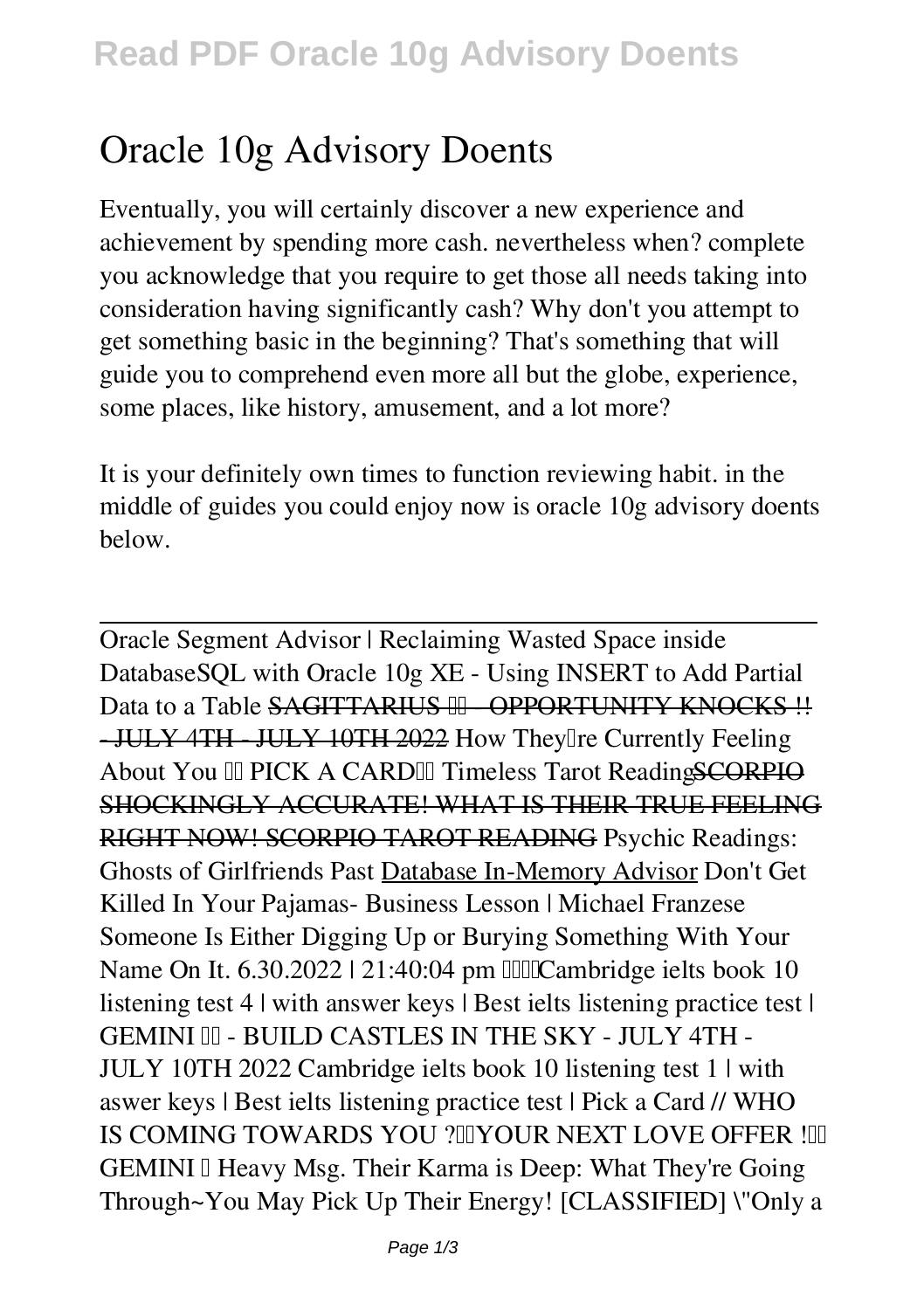Few People On Earth Know About It\" SAGITTARIUS $\mathbb{I}$ <sup>\*</sup>Very *Specific\*~Two offers to choose from! Both want a chance. ~ July 2022 Love Tarot* Sports 24TV | NRL issues Victor Radley. *July* 2022 Predictions \u0026 Advice<sup>[[[[[[[[[[[[[[[[[]]]</sup> PICK A CARD <sup>[[[]</sup> In-Depth *Psychic Tarot Reading w/ Charms✨* 15 SIDE HUSTLE IDEAS TO MAKE MONEY FROM HOME

SCORPIO: \"FROM NOTHING TO AN OFFER! I HHI JULY 2022 TAROT MONTHLYCANCERIIThis Whole Connection Started On Lies!!!IIINSANE EXTENDED MUST WATCH!!!!!!!!!!!!!!!!! Number<sup>[1]</sup>[1]<sup>[1]</sup>The Fae Have A Special For You About What's Coming! QUIT MY \$250,000 JOB after learning THIS about money The cards combine into a PHOTOMOSAIC!!! Unboxing Salmon Advice Oracle Vol. 3 \u0026 4 **IDO NOT BE SILENCED BY PEOPLE THAT DON'T KNOW YOUR STORY!** Rest \u0026 Rejuvenate Because Very Soon Your Life Is About To Take Off In A Major Way!✨ **♌️ Leo ~ Huge Windfall Coming! You Don't Expect** This! 4 - 10 July Pick a Card **□** It<sup>*IIs*</sup> time to connect to your **□Psychic Power***a* and gifts **□** 

dYdX Abandoning Ethereum?! with Founder, Antonio Juliano**Why I Stopped Collecting Crystals (honest advice you should hear)** *Oracle 10g Advisory Doents*

Rev, the AI-powered Sales Development Platform that helps B2B companies find their next best customer, today announced it has appointed four esteemed B2B revenue and industry executives to its ...

Pro Oracle Collaboration Suite 10g Expert Indexing in Oracle Database 11g Oracle Database Performance and Scalability Proceedings 2004 VLDB Conference Oracle Essentials Expert Oracle Database 10g Administration Oracle Database 11g Oracle 10g Grid and Real Application Clusters Oracle Database 12c